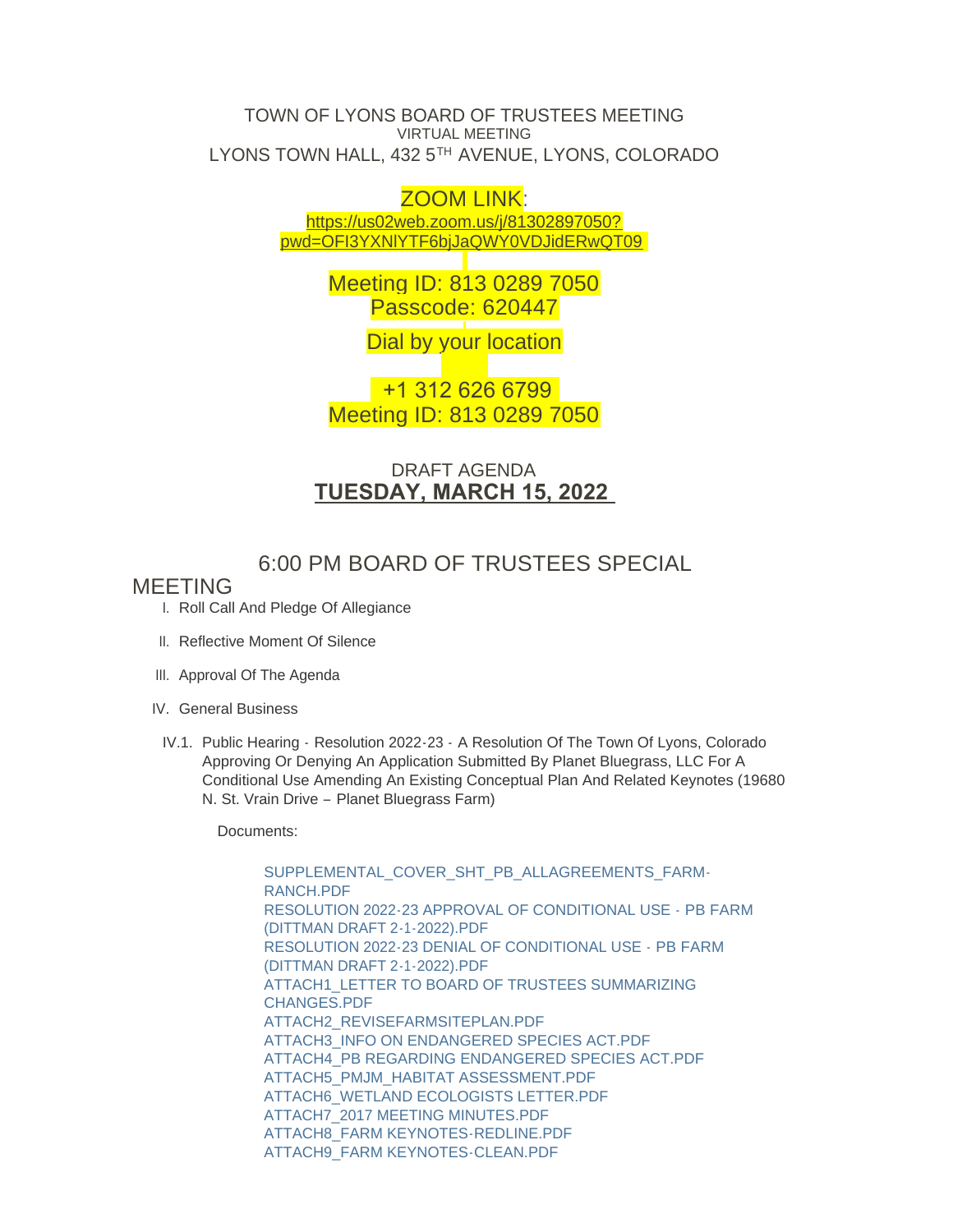[ATTACH10\\_RANCH KEYNOTES-REDLINE.PDF](https://www.townoflyons.com/AgendaCenter/ViewFile/Item/9945?fileID=20531) [ATTACH11\\_RANCH KEYNOTES-CLEAN.PDF](https://www.townoflyons.com/AgendaCenter/ViewFile/Item/9945?fileID=20532) [ATTACH12\\_RANCH ALU-REDLINE.PDF](https://www.townoflyons.com/AgendaCenter/ViewFile/Item/9945?fileID=20533) [ATTACH13\\_RANCH ALU-CLEAN.PDF](https://www.townoflyons.com/AgendaCenter/ViewFile/Item/9945?fileID=20534) [ATTACH14\\_FARMANNEXATIONAGREEMENT-REDLINE.PDF](https://www.townoflyons.com/AgendaCenter/ViewFile/Item/9945?fileID=20535) [ATTACH15\\_FARMANNEXATIONAGREEMENT-CLEAN.PDF](https://www.townoflyons.com/AgendaCenter/ViewFile/Item/9945?fileID=20536)

IV.2. Public Hearing - Resolution 2022-24 - A Resolution Of The Town Of Lyons, Colorado Approving Or Denying An Application Submitted By Planet Bluegrass, LLC For A Conditional Use Amending An Existing Site Plan And Related Keynotes (500 W. Main Street - Planet Bluegrass Ranch)

Documents:

[SUPPLEMENTAL\\_COVER\\_SHT\\_PB\\_ALLAGREEMENTS\\_FARM-](https://www.townoflyons.com/AgendaCenter/ViewFile/Item/9946?fileID=20554)RANCH.PDF [RESOLUTION 2022-24 APPROVING CONDITIONAL USE - PB RANCH](https://www.townoflyons.com/AgendaCenter/ViewFile/Item/9946?fileID=20537)  (DITTMAN DRAFT 2-1-2022).PDF [RESOLUTION 2022-24 DENYING CONDITIONAL USE - PB RANCH \(DITTMAN](https://www.townoflyons.com/AgendaCenter/ViewFile/Item/9946?fileID=20538)  DRAFT 2-1-2022).PDF [ATTACH1\\_LETTER TO BOARD OF TRUSTEES SUMMARIZING](https://www.townoflyons.com/AgendaCenter/ViewFile/Item/9946?fileID=20547)  CHANGES.PDF [ATTACH2\\_REVISEFARMSITEPLAN.PDF](https://www.townoflyons.com/AgendaCenter/ViewFile/Item/9946?fileID=20548) [ATTACH3\\_INFO ON ENDANGERED SPECIES ACT.PDF](https://www.townoflyons.com/AgendaCenter/ViewFile/Item/9946?fileID=20549) [ATTACH4\\_PB REGARDING ENDANGERED SPECIES ACT.PDF](https://www.townoflyons.com/AgendaCenter/ViewFile/Item/9946?fileID=20550) [ATTACH5\\_PMJM\\_HABITAT ASSESSMENT.PDF](https://www.townoflyons.com/AgendaCenter/ViewFile/Item/9946?fileID=20551) [ATTACH6\\_WETLAND ECOLOGISTS LETTER.PDF](https://www.townoflyons.com/AgendaCenter/ViewFile/Item/9946?fileID=20552) [ATTACH7\\_2017 MEETING MINUTES.PDF](https://www.townoflyons.com/AgendaCenter/ViewFile/Item/9946?fileID=20553) [ATTACH8\\_FARM KEYNOTES-REDLINE.PDF](https://www.townoflyons.com/AgendaCenter/ViewFile/Item/9946?fileID=20539) [ATTACH9\\_FARM KEYNOTES-CLEAN.PDF](https://www.townoflyons.com/AgendaCenter/ViewFile/Item/9946?fileID=20540) [ATTACH10\\_RANCH KEYNOTES-REDLINE.PDF](https://www.townoflyons.com/AgendaCenter/ViewFile/Item/9946?fileID=20541) [ATTACH11\\_RANCH KEYNOTES-CLEAN.PDF](https://www.townoflyons.com/AgendaCenter/ViewFile/Item/9946?fileID=20542) [ATTACH12\\_RANCH ALU-REDLINE.PDF](https://www.townoflyons.com/AgendaCenter/ViewFile/Item/9946?fileID=20543) [ATTACH13\\_RANCH ALU-CLEAN.PDF](https://www.townoflyons.com/AgendaCenter/ViewFile/Item/9946?fileID=20544) [ATTACH14\\_FARMANNEXATIONAGREEMENT-REDLINE.PDF](https://www.townoflyons.com/AgendaCenter/ViewFile/Item/9946?fileID=20545) [ATTACH15\\_FARMANNEXATIONAGREEMENT-CLEAN.PDF](https://www.townoflyons.com/AgendaCenter/ViewFile/Item/9946?fileID=20546)

IV.3. Resolution 2022-25 A Resolution Of The Town Of Lyons, Colorado Approving The Fourth Amendment To The Amendable Letter Of Understanding (PBG Farm Property)

Documents:

[RESOLUTION 2022-25 RESO FOURTH AMENDENT TO PBG FARM](https://www.townoflyons.com/AgendaCenter/ViewFile/Item/9947?fileID=20555)  AMENDABLE LETTER (DITTMAN DRAFT 2-2-2022).PDF [FOURTH AMENDEMENT TO AMENDABLE LETTER \(PBG FARM\) 2022](https://www.townoflyons.com/AgendaCenter/ViewFile/Item/9947?fileID=20572)  (DITTMAN DRAFT 2-2-2022).PDF [SUPPLEMENTAL\\_COVER\\_SHT\\_PB\\_ALLAGREEMENTS\\_FARM-](https://www.townoflyons.com/AgendaCenter/ViewFile/Item/9947?fileID=20556)RANCH.PDF [ATTACH1\\_LETTER TO BOARD OF TRUSTEES SUMMARIZING](https://www.townoflyons.com/AgendaCenter/ViewFile/Item/9947?fileID=20567)  CHANGES.PDF [ATTACH2\\_REVISEFARMSITEPLAN.PDF](https://www.townoflyons.com/AgendaCenter/ViewFile/Item/9947?fileID=20568) [ATTACH3\\_INFO ON ENDANGERED SPECIES ACT.PDF](https://www.townoflyons.com/AgendaCenter/ViewFile/Item/9947?fileID=20569) [ATTACH4\\_PB REGARDING ENDANGERED SPECIES ACT.PDF](https://www.townoflyons.com/AgendaCenter/ViewFile/Item/9947?fileID=20570) [ATTACH5\\_PMJM\\_HABITAT ASSESSMENT.PDF](https://www.townoflyons.com/AgendaCenter/ViewFile/Item/9947?fileID=20571) [ATTACH6\\_WETLAND ECOLOGISTS LETTER.PDF](https://www.townoflyons.com/AgendaCenter/ViewFile/Item/9947?fileID=20557) [ATTACH7\\_2017 MEETING MINUTES.PDF](https://www.townoflyons.com/AgendaCenter/ViewFile/Item/9947?fileID=20558) [ATTACH8\\_FARM KEYNOTES-REDLINE.PDF](https://www.townoflyons.com/AgendaCenter/ViewFile/Item/9947?fileID=20559) [ATTACH9\\_FARM KEYNOTES-CLEAN.PDF](https://www.townoflyons.com/AgendaCenter/ViewFile/Item/9947?fileID=20560) [ATTACH10\\_RANCH KEYNOTES-REDLINE.PDF](https://www.townoflyons.com/AgendaCenter/ViewFile/Item/9947?fileID=20561)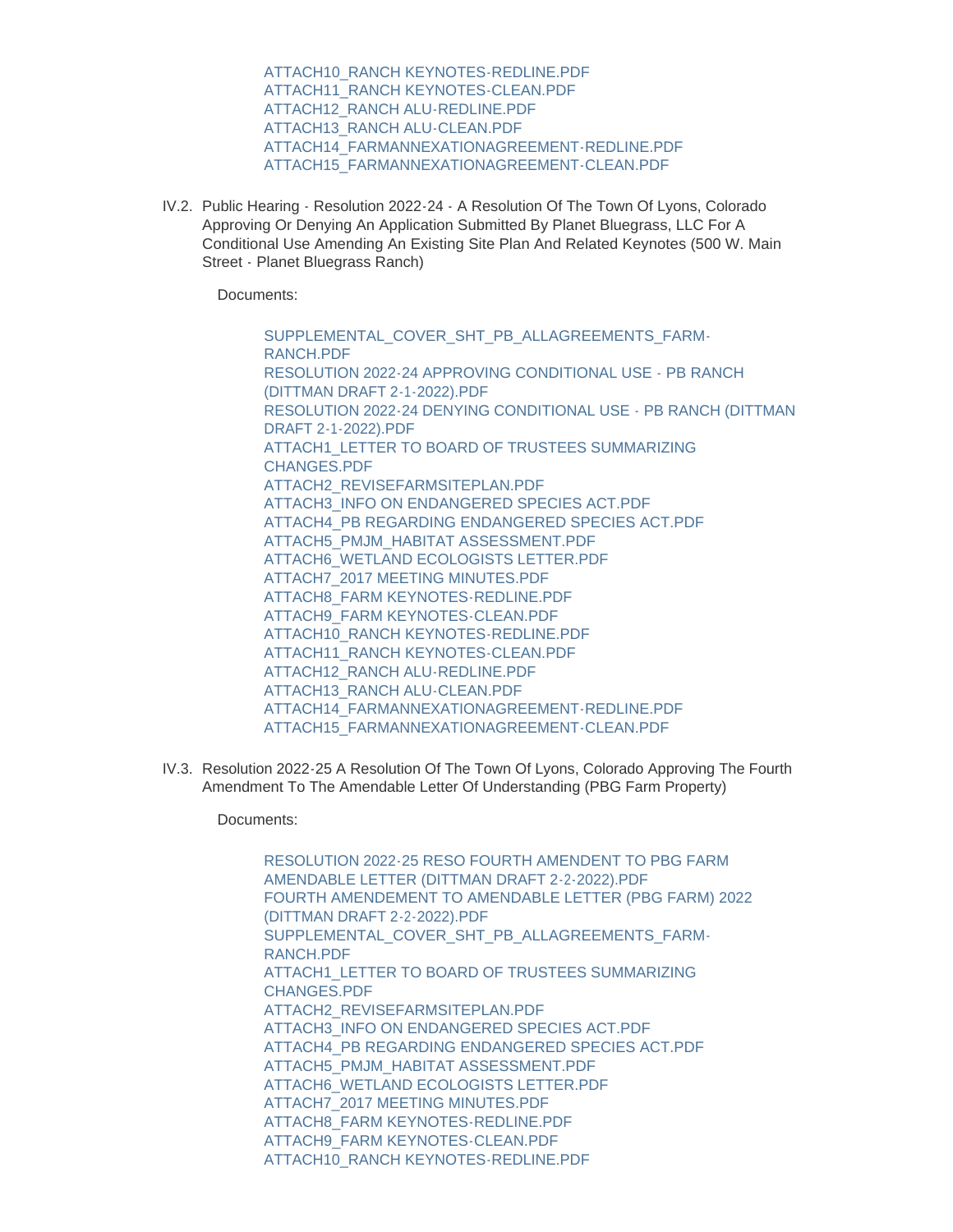[ATTACH11\\_RANCH KEYNOTES-CLEAN.PDF](https://www.townoflyons.com/AgendaCenter/ViewFile/Item/9947?fileID=20562) [ATTACH12\\_RANCH ALU-REDLINE.PDF](https://www.townoflyons.com/AgendaCenter/ViewFile/Item/9947?fileID=20563) [ATTACH13\\_RANCH ALU-CLEAN.PDF](https://www.townoflyons.com/AgendaCenter/ViewFile/Item/9947?fileID=20564) [ATTACH14\\_FARMANNEXATIONAGREEMENT-REDLINE.PDF](https://www.townoflyons.com/AgendaCenter/ViewFile/Item/9947?fileID=20565) [ATTACH15\\_FARMANNEXATIONAGREEMENT-CLEAN.PDF](https://www.townoflyons.com/AgendaCenter/ViewFile/Item/9947?fileID=20566)

IV.4. Resolution 2022-26 A Resolution Of The Town Of Lyons, Colorado Approving The Second Amendment To The Amendable Letter Of Understanding (PBG Ranch Property)

Documents:

[SUPPLEMENTAL\\_COVER\\_SHT\\_PB\\_ALLAGREEMENTS\\_FARM-](https://www.townoflyons.com/AgendaCenter/ViewFile/Item/9948?fileID=20575)RANCH.PDF [RESOLUTION 2022-26 RESO SECOND AMENDMENT TO PBG RANCH](https://www.townoflyons.com/AgendaCenter/ViewFile/Item/9948?fileID=20574)  AMENDABLE LETTER (DITTMAN DRAFT 2-2-2022).PDF [SECOND AMENDEMENT TO AMENDABLE LETTER \(PBG RANCH\) 2022](https://www.townoflyons.com/AgendaCenter/ViewFile/Item/9948?fileID=20573)  (DITTMAN DRAFT 2-2022).PDF [ATTACH1\\_LETTER TO BOARD OF TRUSTEES SUMMARIZING](https://www.townoflyons.com/AgendaCenter/ViewFile/Item/9948?fileID=20582)  CHANGES.PDF [ATTACH2\\_REVISEFARMSITEPLAN.PDF](https://www.townoflyons.com/AgendaCenter/ViewFile/Item/9948?fileID=20583) [ATTACH3\\_INFO ON ENDANGERED SPECIES ACT.PDF](https://www.townoflyons.com/AgendaCenter/ViewFile/Item/9948?fileID=20584) [ATTACH4\\_PB REGARDING ENDANGERED SPECIES ACT.PDF](https://www.townoflyons.com/AgendaCenter/ViewFile/Item/9948?fileID=20585) [ATTACH5\\_PMJM\\_HABITAT ASSESSMENT.PDF](https://www.townoflyons.com/AgendaCenter/ViewFile/Item/9948?fileID=20586) [ATTACH6\\_WETLAND ECOLOGISTS LETTER.PDF](https://www.townoflyons.com/AgendaCenter/ViewFile/Item/9948?fileID=20587) [ATTACH7\\_2017 MEETING MINUTES.PDF](https://www.townoflyons.com/AgendaCenter/ViewFile/Item/9948?fileID=20588) [ATTACH8\\_FARM KEYNOTES-REDLINE.PDF](https://www.townoflyons.com/AgendaCenter/ViewFile/Item/9948?fileID=20589) [ATTACH9\\_FARM KEYNOTES-CLEAN.PDF](https://www.townoflyons.com/AgendaCenter/ViewFile/Item/9948?fileID=20590) [ATTACH10\\_RANCH KEYNOTES-REDLINE.PDF](https://www.townoflyons.com/AgendaCenter/ViewFile/Item/9948?fileID=20576) [ATTACH11\\_RANCH KEYNOTES-CLEAN.PDF](https://www.townoflyons.com/AgendaCenter/ViewFile/Item/9948?fileID=20577) [ATTACH12\\_RANCH ALU-REDLINE.PDF](https://www.townoflyons.com/AgendaCenter/ViewFile/Item/9948?fileID=20578) [ATTACH13\\_RANCH ALU-CLEAN.PDF](https://www.townoflyons.com/AgendaCenter/ViewFile/Item/9948?fileID=20579) [ATTACH14\\_FARMANNEXATIONAGREEMENT-REDLINE.PDF](https://www.townoflyons.com/AgendaCenter/ViewFile/Item/9948?fileID=20580) [ATTACH15\\_FARMANNEXATIONAGREEMENT-CLEAN.PDF](https://www.townoflyons.com/AgendaCenter/ViewFile/Item/9948?fileID=20581)

- V. Ordinances And Public Hearings
	- V.1. 2ND Reading PUBLIC HEARING Ordinance 1118 An Ordinance Of The Town Of Lyons, Colorado Amending An Annexation Agreement With Planet Bluegrass Farm, LLC For The Planet Bluegrass Farm Property

Documents:

[SUPPLEMENTAL\\_COVER\\_SHT\\_PB\\_ALLAGREEMENTS\\_FARM-](https://www.townoflyons.com/AgendaCenter/ViewFile/Item/9949?fileID=20608)RANCH.PDF [ORDINANCE 1118 PB FARM ANNEXATION AGREEMENT](https://www.townoflyons.com/AgendaCenter/ViewFile/Item/9949?fileID=20591)  AMENDMENT.PDF ATTACH1\_ORDINANCE 2022-1118 PB FARM ANNEXATION AGREEMENT AMENDMENT-.PDF [ATTACH1\\_LETTER TO BOARD OF TRUSTEES SUMMARIZING](https://www.townoflyons.com/AgendaCenter/ViewFile/Item/9949?fileID=20604)  CHANGES.PDF [ATTACH2\\_REVISEFARMSITEPLAN.PDF](https://www.townoflyons.com/AgendaCenter/ViewFile/Item/9949?fileID=20605) [ATTACH3\\_INFO ON ENDANGERED SPECIES ACT.PDF](https://www.townoflyons.com/AgendaCenter/ViewFile/Item/9949?fileID=20606) [ATTACH4\\_PB REGARDING ENDANGERED SPECIES ACT.PDF](https://www.townoflyons.com/AgendaCenter/ViewFile/Item/9949?fileID=20607) [ATTACH5\\_PMJM\\_HABITAT ASSESSMENT.PDF](https://www.townoflyons.com/AgendaCenter/ViewFile/Item/9949?fileID=20593) [ATTACH6\\_WETLAND ECOLOGISTS LETTER.PDF](https://www.townoflyons.com/AgendaCenter/ViewFile/Item/9949?fileID=20594) [ATTACH7\\_2017 MEETING MINUTES.PDF](https://www.townoflyons.com/AgendaCenter/ViewFile/Item/9949?fileID=20595) [ATTACH8\\_FARM KEYNOTES-REDLINE.PDF](https://www.townoflyons.com/AgendaCenter/ViewFile/Item/9949?fileID=20596) [ATTACH9\\_FARM KEYNOTES-CLEAN.PDF](https://www.townoflyons.com/AgendaCenter/ViewFile/Item/9949?fileID=20597) [ATTACH10\\_RANCH KEYNOTES-REDLINE.PDF](https://www.townoflyons.com/AgendaCenter/ViewFile/Item/9949?fileID=20598)